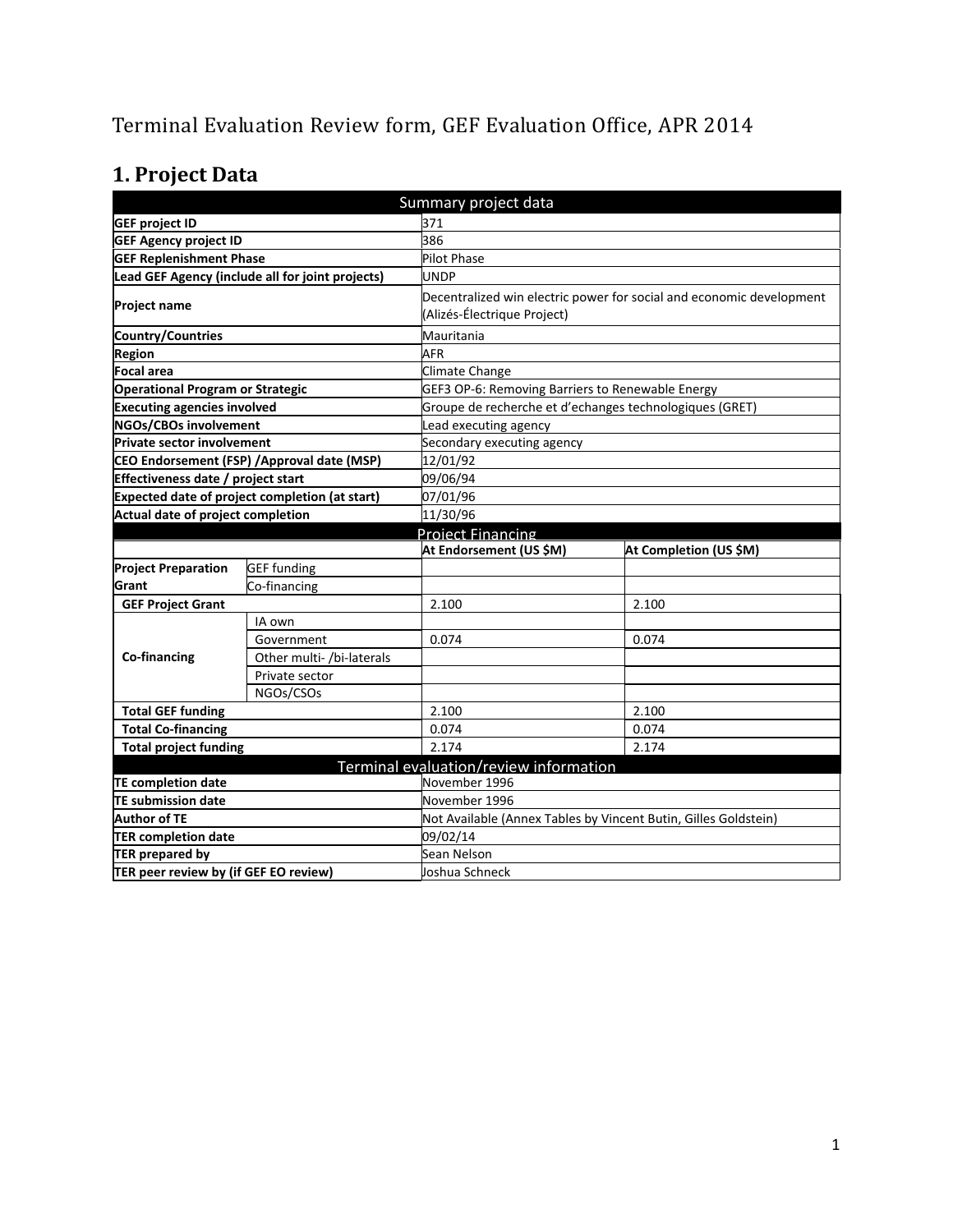## **2. Summary of Project Ratings**

| <b>Criteria</b>                           | <b>Final PIR</b> | <b>IA Terminal</b><br><b>Evaluation</b> | <b>IA Evaluation</b><br><b>Office Review</b> | <b>GEF EO Review</b> |
|-------------------------------------------|------------------|-----------------------------------------|----------------------------------------------|----------------------|
| <b>Project Outcomes</b>                   | N/R              | N/R                                     | N/R                                          | MU                   |
| <b>Sustainability of Outcomes</b>         | N/R              | N/R                                     | N/R                                          | U                    |
| <b>M&amp;E Design</b>                     | N/R              | N/R                                     | N/R                                          | U                    |
| <b>M&amp;E</b> Implementation             | N/R              | N/R                                     | N/R                                          | U/A                  |
| Quality of Implementation                 | N/R              | N/R                                     | N/R                                          | U/A                  |
| <b>Quality of Execution</b>               | N/R              | N/R                                     | N/R                                          | U/A                  |
| Quality of the Terminal Evaluation Report |                  |                                         | N/R                                          | MU                   |

## **3. Project Objectives**

#### 3.1 Global Environmental Objectives of the project:

According to the Project Document (PD), the global environmental objective of the project is to reduce emissions of greenhouse gases (GHGs) that contribute to climate change. The project seeks to accomplish this by displacing fossil fuels used for electricity generation in Mauritania with wind energy in rural areas. The PD states that Mauritania has great untapped wind power potential. The PD does not assess the size of GHG emissions from the energy sector, either at the level of project areas or Mauritania as a whole. In addition, the PD does not state a target GHGs to be mitigated. Rural electrification rates were low at the time.

#### 3.2 Development Objectives of the project:

According to the PD, "the overall project objective is to promote sustainable development by improving the quality of life and the socioeconomic situation of the rural populations through installation and diffusion of small decentralized wind electric equipment at the local and national levels" (PD, p. 41). The initial hope was that this experience of using decentralized renewable wind energy could be replicated throughout rural Mauritania. Rural electrification in Mauritania was low at the time, while the wind energy potential in the country was high. In particular, the electricity produced by wind power could be used to power household lighting sources. The project aimed to bring these services to about 100 villages / 20,000 individuals.

A secondary objective was to have the private sector eventually take over managing these wind resources. The PD states "another goal is to establish a self-sustaining private sector-focused mechanism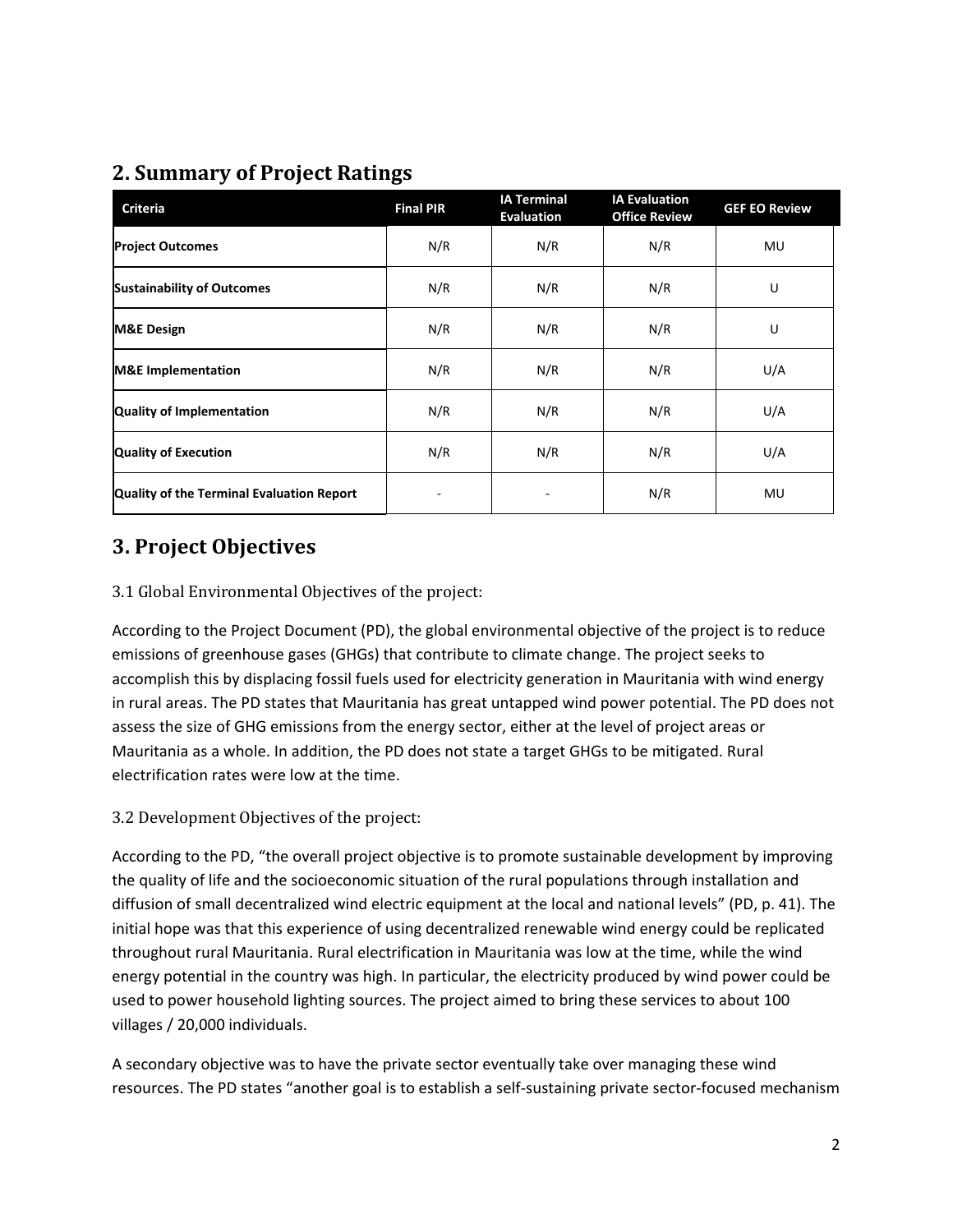and infrastructure for the delivery of rural electric power services that can extend throughout windy regions of the country" (PD, p. 41).

The project was designed to be implemented in two phases. GEF funding was only for Phase 1 The project would be scaled up during Phase 2. A primary goal of Phase 1 was to secure funding for Phase 2 and to have enough on-the-ground successes to make Phase 2 viable. The Immediate Objectives had a mix of Phase 1 and Phase 2 deadlines.

The following are the project's Immediate Objectives from the PD, along with each Objective's outputs and deadlines:

- 1) Determine what technical, social and economic opportunities are present in rural Mauritania through the use of wind electricity production, including understanding what equipment to use and where.
	- $\circ$  Output 1: Research electrification equipment that can foster rural socioeconomic development in Mauritania. Deadline: End of Phase 1.
	- o Output 2: Identify technologies to use in conjunction with small-scale wind power. A cost analysis should be performed. Compare their costs and performance to systems with a similar end-use. Deadline: End of Phase 1.
	- o Output 3: Choose the wind turbines and their suppliers for project use. Also select the local Mauritanian companies to maintain these systems. Deadline: End of Phase 1.
	- o Output 4: Install wind power systems in the pilot project villages. These systems will have a diverse mix of set-ups. There should be 15 to 20 sites. Deadline: End of Phase 1.
	- o Output 5: Test and evaluate the systems from Output 4 based on socioeconomic and technical criteria. Deadline: End of Phases 1 and 2.
	- o Output 6: "Testing, application, and assessment of several wind electric systems, and development of the technical adaptations that may be required for reliable operation in Mauritania" (PD, p. 54). Deadline: End of Phases 1 and 2.
- 2) Create a system for promoting the project's technical, financial and institutional model to other rural areas to encourage the adaptation of wind power turbines for pre-electrification. These systems will be under local control.
	- $\circ$  Output 1: Train a local company to assemble, manufacture (at least in part), install and maintain the wind power generators. Write contracts with these companies for maintaining and servicing this equipment. Deadline: End of Phases 1 and 2.
	- o Output 2: Create a mechanism to electrify rural Mauritania. Deadline: End of Phase 2.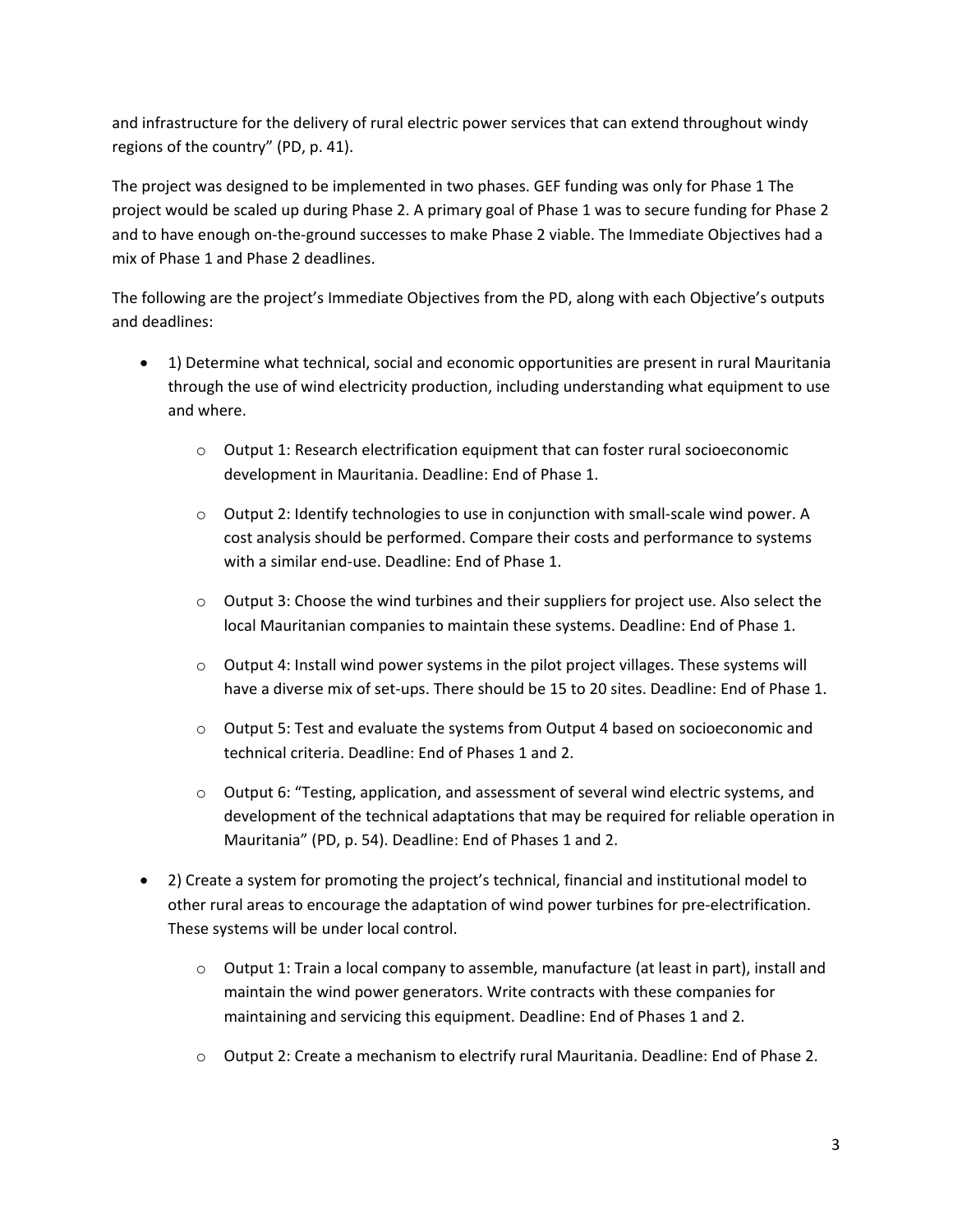- $\circ$  Output 3: Train public and private sector engineers and technicians to improve national capacity. Deadline: End of Phases 1 and 2.
- 3) Install wind power systems in 100 villages. These set-ups should be diverse across these 100 villages.
	- $\circ$  Output 1: Install wind power systems in 100 villages. There will be 2 types of wind systems: 1) "social applications (drinking water, health, and others)" and 2) "Commercial or individual applications" (PD, p. 68). Deadline: End of Phase 2.
	- $\circ$  Output 2: Train end users to perform simple maintenance and manage the wind power generators. Deadline: End of Phases 1 and 2.
- 4) Scale-up the project's methods by pushing for installing similar wind power systems at the regional, sub-regional and national level.
	- $\circ$  Output 1: Create reports and presentations on the project for public education purposes. The key audience is funding agencies. Additional audiences include the Mauritanian government, "financial institutions, the private sector, and the public at large" (PD, p. 76). Deadline: End of Phases 1 and 2.
	- $\circ$  Output 2: Create a Mauritanian wind energy resources database. Deadline: End of Phases 1 and 2.
	- $\circ$  Output 3: Conduct a public information campaign to help other programs working on rural development to adopt this project's methods. This will be conducted in conjunction with the Mauritanian Department of Energy. Deadline: End of Phases 1 and 2.
- 5) Create the financial set-up for the project's Phase 2.
	- o Output 1: Ensure financing for Phase 2. Deadline: End of Phase 1.

3.3 Were there any **changes** in the Global Environmental Objectives, Development Objectives, or other activities during implementation?This project covered Phase 1. This pilot phase existed to lay the groundwork for Phase 2, where the project would be scaled up. However, as of June 1997, the project ran out of funding before Phase 1 was complete. The TE does not state that the project was running out of funding as of the TE's writing in November 1996, but a June 1997 UNDP letter to the GEF stated that the project had spent all of its funding. The TE defines the period as of the TE's writing as Phase 1a. The TE recommends adding a Phase 1b that would help to consolidate Phase 1a's gains and lay the groundwork to ensure Phase 2 could be started. This additional sub-phase would last 6 months. Phase 1b was not included in the original PD, but instead was introduced in the TE.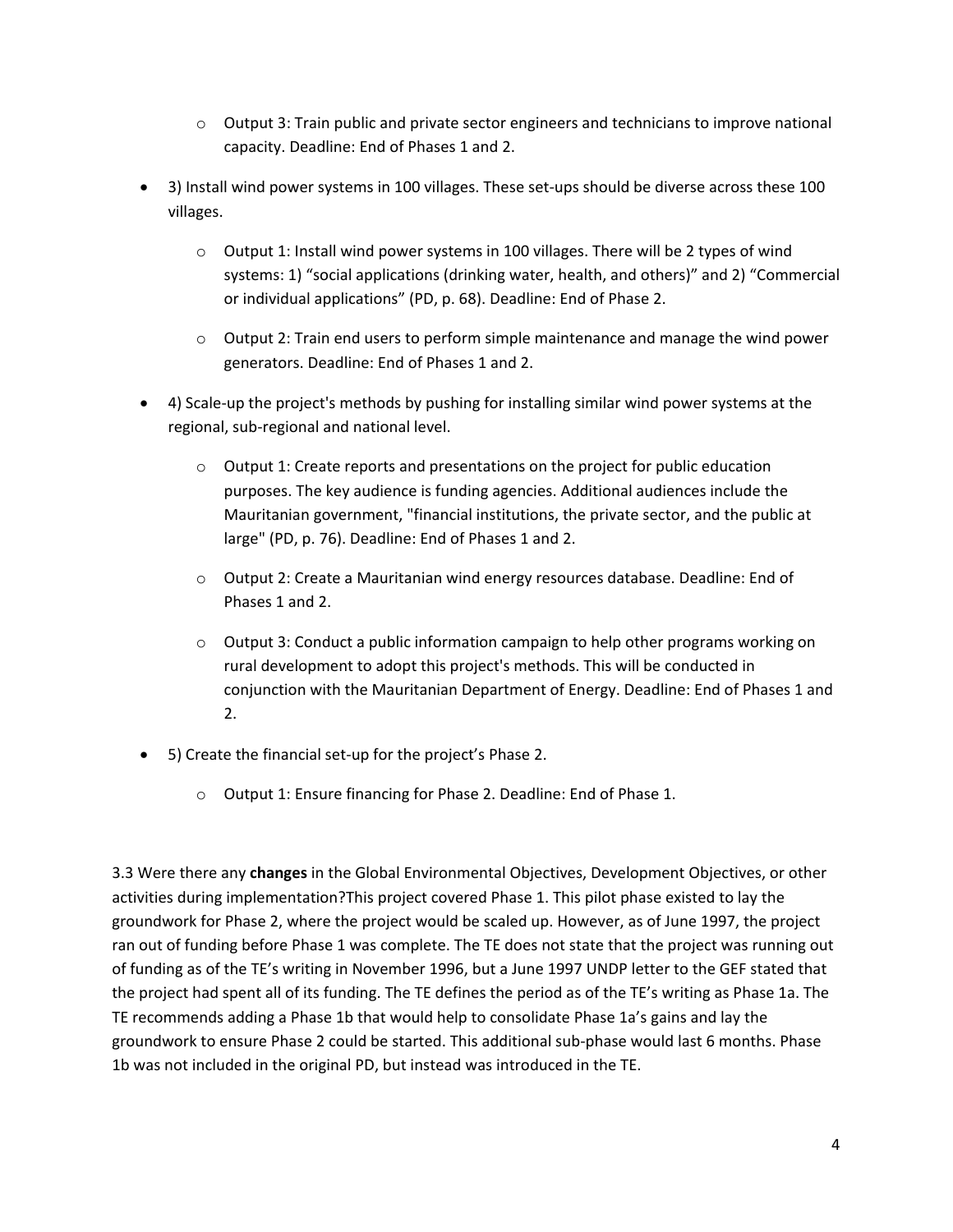The TE does not mention any changes to GEOs or the DOs. The project was put on hold before Phase 2, so none of the Phase 2 objectives or activities had yet taken place. (Funding as of the TE's writing was only for Phase 1, but the PD's goals were sometimes scheduled to be met during either Phase 1 or Phase 2.) Due to insufficient data at the time of implementation, there was some discussion of using mixed wind-diesel development at some sites, which could have potentially undermined the GEOs. It was unclear if certain sites would be able to meet electricity demand only from wind sources. This was a question for further study.

### **4. GEF EO assessment of Outcomes and Sustainability**

Please refer to the GEF Terminal Evaluation Review Guidelines for detail on the criteria for ratings.

Relevance can receive either a Satisfactory or Unsatisfactory rating. For Effectiveness and Cost efficiency, a six point rating scale is used (Highly Satisfactory to Highly Unsatisfactory), or Unable to Assess. Sustainability ratings are assessed on a four-point scale: Likely=no or negligible risk; Moderately Likely=low risk; Moderately Unlikely=substantial risks; Unlikely=high risk. In assessing a Sustainability rating please note if, and to what degree, sustainability of project outcomes is threatened by financial, sociopolitical, institutional/governance, or environmental factors.

Please justify ratings in the space below each box.

| 4.1 Relevance | Rating: Satisfactory |
|---------------|----------------------|
|               |                      |

This project was relevant to both the GEF and Mauritania. For the GEF, the project's objectives are inline with GEF Operational Program 6: Removing Barriers to Renewable Energy. For the Mauritanian government, this project directly addressed two goals raised in its 1987 energy sector development strategy: "ensuring and enhancing the security of energy supplies over the national territory" and "maximizing the use of clean energy resources" (PD, p. 6). Since Mauritania had high untapped wind energy potential at the time, this project theoretically could serve both of these governmental goals. PD also states that the Mauritanian government has made expanding rural electrification a priority.

| <b>4.2 Effectiveness</b> | <b>Rating: Moderately Unsatisfactory</b> |
|--------------------------|------------------------------------------|
|                          |                                          |

**Summary:** The project achieved good results in the pilot project villages. However, the total number of pilot project villages was still under the PD goals. GRET claimed it successfully engaged local communities, which led to a high level of local participation. The GEO appears to have been met within the project villages since wind energy had displaced, oil, gas and candle use. However, no baseline numbers or metrics are given to assess the degree to which the project met the GEO.

With that said, Phase 2 had been suspended as of the TE's writing. The PD states that "the inability to execute Phase 2 would therefore result in certain failure for the project" (PD, p. 86). The project eventually ran out of funds before Phase 1 was complete. The TE recommends adding a Phase 1b that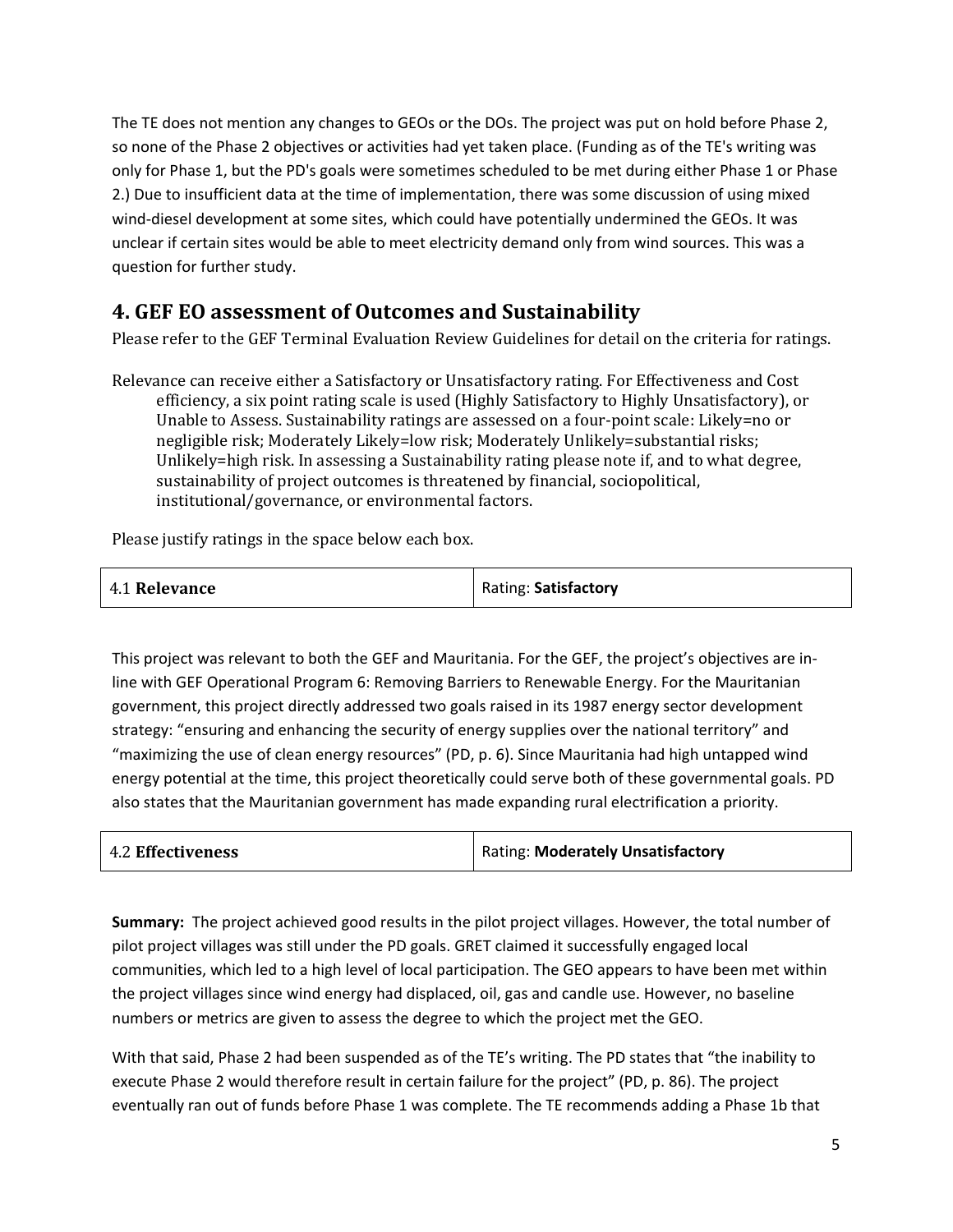would allow the project to finish Phase 1's goals outlined in the PD. Phase 1b was not contained in the PD, but instead was suggested once Phase 2 was suspended as a way to consolidate the progress made so far during Phase 1. The project also often failed during Phase 1 to set the institutional framework necessary to carry out Phase 2.

Progress is detailed further under each immediate objective below:

Immediate Objective 1: Determine what technical, social and economic opportunities are present in rural Mauritania through the use of wind electricity production, including understanding what equipment to use and where: **Moderately Satisfactory**

o Output 1: Research electrification equipment that can foster rural socioeconomic development in Mauritania. Deadline: End of Phase 1.

This output was completed. However, the studies of local conditions appear to have overestimated household electricity usage. The project never actually studied the wind generating potential at project sites and compared those sites' potential for generating other forms of electricity (solar power, etc.).

 $\circ$  Output 2: Identify technologies to use in conjunction with small-scale wind power. A cost analysis should be performed. Compare their costs and performance to systems with a similar end-use. Deadline: End of Phase 1.

Support technologies had been integrated into the wind power systems, though it is unclear if any cost-benefit analysis was performed. The battery arrangement used – "2 series-connected batteries in 4 parallel sets" (TE, pp. 14-15) – did not allow users to individually test each battery's charge. The project was still in the process of bringing radio DC/DC converters to project villages to use in conjunction with the wind power systems.

 $\circ$  Output 3: Choose the wind turbines and their suppliers for project use. Also select the local Mauritanian companies to maintain these systems. Deadline: End of Phase 1.

This output was completed. It should be noted that the bidding process accounted for the project's longest delay (4 months). The TE mentions it was too early to tell how well the private maintenance operators were performing.

 $\circ$  Output 4: Install wind power systems in the pilot project villages. These systems will have a diverse mix of set-ups. There should be 15 to 20 sites. Deadline: End of Phase 1.

Wind power systems were set up at 12 sites, which is lower than the goal of 15 to 20 sites. Eighty percent of all site installations were complete as of November 1996. In addition, at 10 out of 12 sites, electricity production was meeting demand, with demand outstripping supply at 2 of the sites. The TE is internally inconsistent over whether or not the project was meeting electricity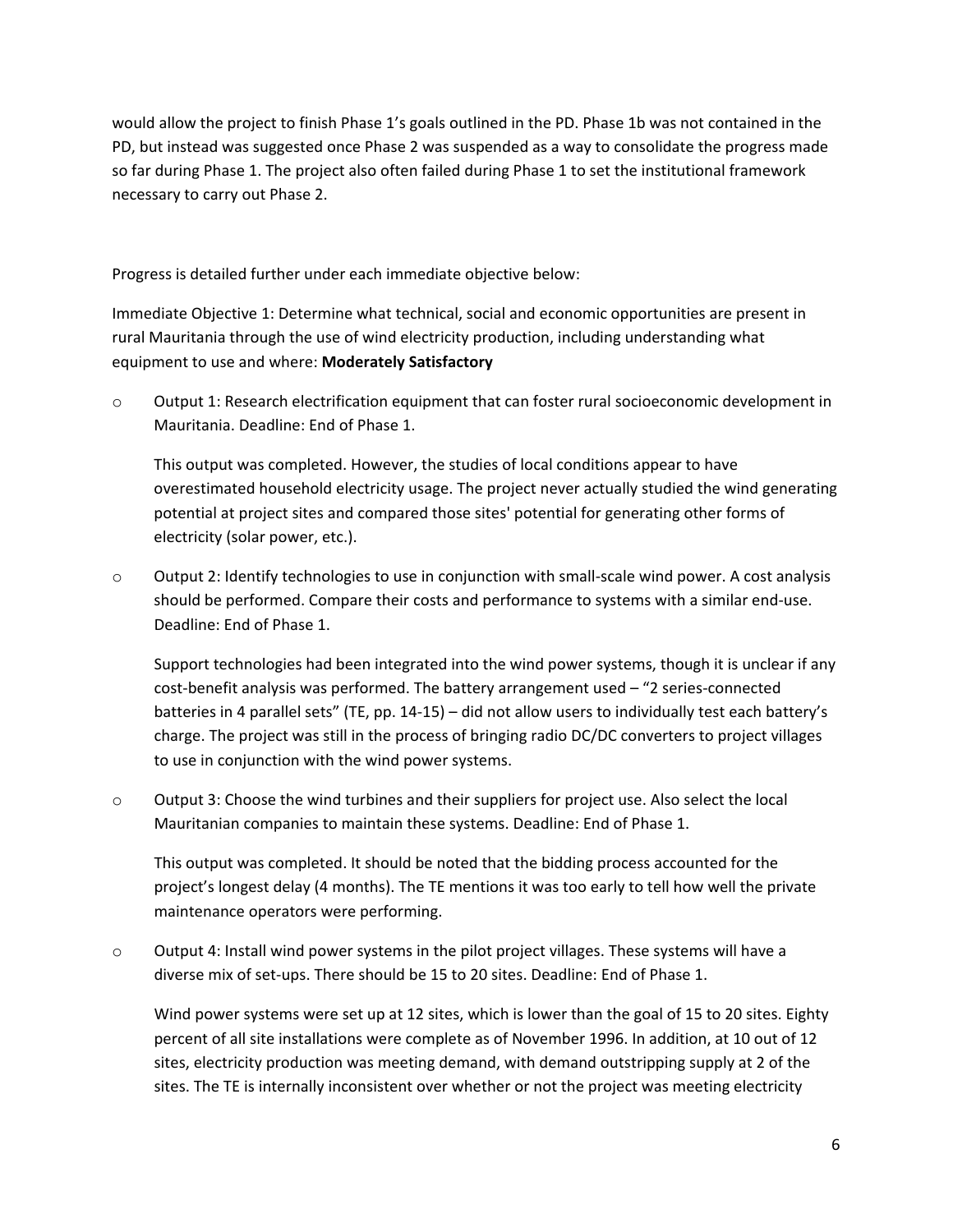supply and demand requirements consistently at these 12 sites. The 12 project villages had attained a 50 percent electrification rate as of November 1996.

 $\circ$  Output 5: Test and evaluate the systems from Output 4 based on socioeconomic and technical criteria. Deadline: End of Phases 1 and 2.

Socioeconomic and technical information is contained in the TE's Annex 1. The technical information is noticeably stronger than the socioeconomic information. No metrics are given to show the role that pilot wind projects have had in improving local socioeconomic conditions.

o Output 6: "Testing, application, and assessment of several wind electric systems, and development of the technical adaptations that may be required for reliable operation in Mauritania" (PD, p. 54). Deadline: End of Phases 1 and 2.

Phase 1's portion of this output had started, but was not complete. The TE claims that the pilot phase was too short to allow for "adequate feedback, in particular where the use of equipment and operation of local structures is concerned" (TE, p. 6).

Note: The TE never specifies under what metrics the project villages are chosen, instead stating that these villages were "appropriate (strong mobilization level)" (TE, p. 13)..

Immediate Objective 2: Create a system for promoting the project's technical, financial and institutional model to other rural areas to encourage the adaptation of wind power turbines for pre-electrification. These systems will be under local control: **Moderately Satisfactory**

 $\circ$  Output 1: Train a local company to assemble, manufacture (at least in part), install and maintain the wind power generators. Write contracts with these companies for maintaining and servicing this equipment. Deadline: End of Phases 1 and 2.

Local companies had been contracted to service and maintain the equipment. However, it is not clear from the TE if local companies had been trained on assembling, manufacturing and installing the wind power equipment.

o Output 2: Create a mechanism to electrify rural Mauritania. Deadline: End of Phase 2.

As this was a Phase 2 output, this task was not yet complete.

 $\circ$  Output 3: Train public and private sector engineers and technicians to improve national capacity. Deadline: End of Phases 1 and 2.

The TE is unclear of the level of training that had been conducted.

Note: Local staffing and capacity at project sites still needed to be improved before project members could then promote expanding the project model elsewhere. In addition, the support unit (CELED) had not yet been created. The project also did not have enough people to staff CELED once it was created.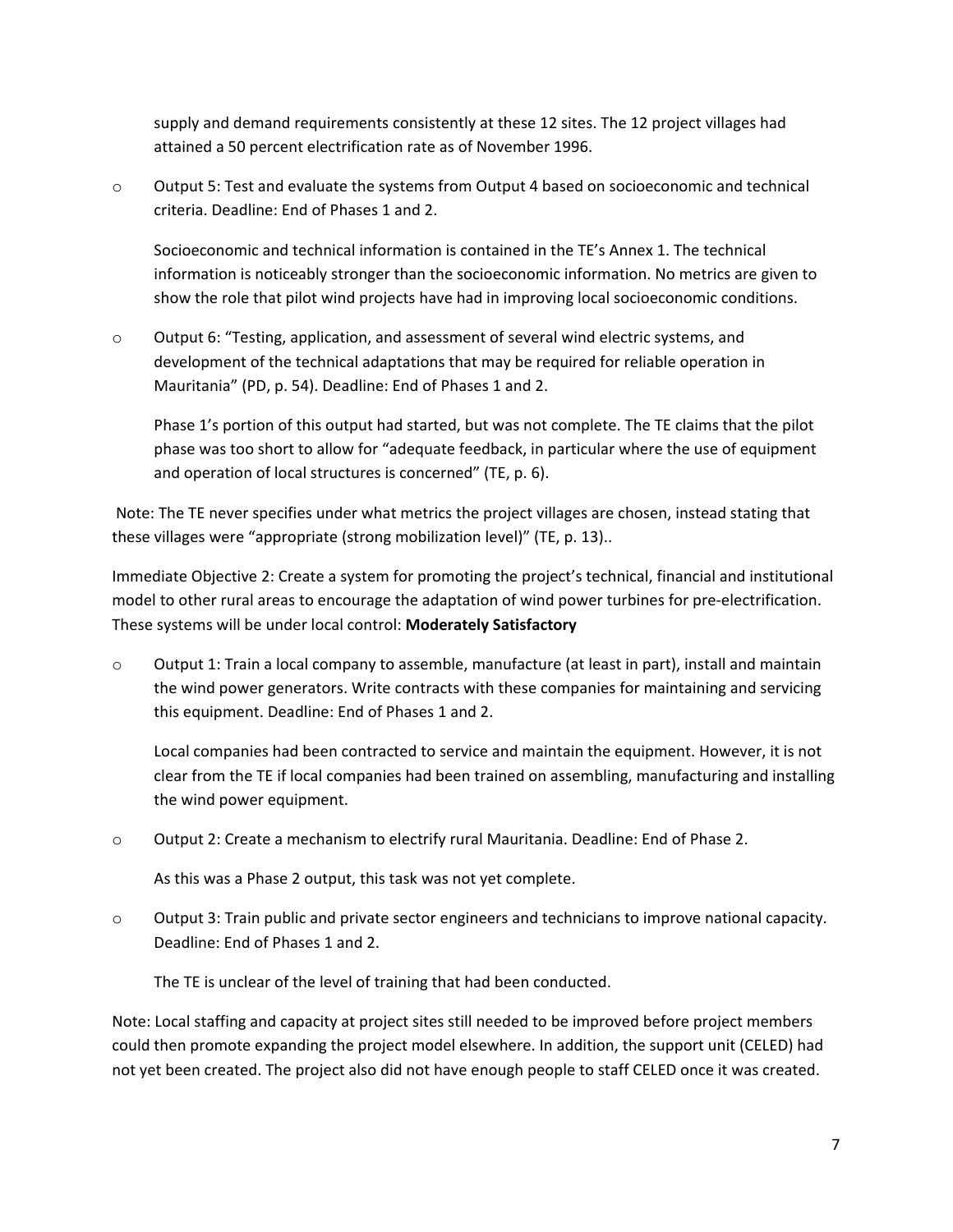Immediate Objective 3: Install wind power systems in 100 villages. These set-ups should be diverse across these 100 villages: **Unable to Assess**

 $\circ$  Output 1: Install wind power systems in 100 villages. There will be 2 types of wind systems: 1) "social applications (drinking water, health, and others)" and 2) "Commercial or individual applications" (PD, p. 68). Deadline: End of Phase 2.

This output was not yet complete because it was a Phase 2 initiative.

o Output 2: Train end users to perform simple maintenance and manage the wind power generators. Deadline: End of Phases 1 and 2.

The TE is unclear how much training end users had received.

Immediate Objective 4: Scale-up the project's methods by pushing for installing similar wind power systems at the regional, sub-regional and national level: **Unable to Assess**

o Output 1: Create reports and presentations on the project for public education purposes. The key audience is funding agencies. Additional audiences include the Mauritanian government, "financial institutions, the private sector, and the public at large" (PD, p. 76). Deadline: End of Phases 1 and 2.

The TE is ambiguous over whether or not these reports and presentations were ever drafted. However, it is clear that the project had not yet secured funding for Phase 2, which is the main goal of this objective and the project overall.

o Output 2: Create a Mauritanian wind energy resources database. Deadline: End of Phases 1 and 2.

The project had created a reference database, but the data was still unorganized. As a result, it was seldom used. Baseline data was not expected until Phase 2.

 $\circ$  Output 3: Conduct a public information campaign to help other programs working on rural development to adopt this project's methods. This will be conducted in conjunction with the Mauritanian Department of Energy. Deadline: End of Phases 1 and 2.

The TE is unclear if work on this output was ever started.

Note: The TE asserts that it was too early to tell if the project model could be replicated elsewhere. The TE states that expansion plans should be limited to the Trarza region, where the first 12 sites were. Any attempt to truly scale-up the project model elsewhere would have been a Phase 2 task.

Immediate Objective 5: Create the financial set-up for the project's Phase 2: **Unsatisfactory**

The project had not yet secured financing for Phase 2. In addition, the project had run out of funds, so Phase 1 was incomplete.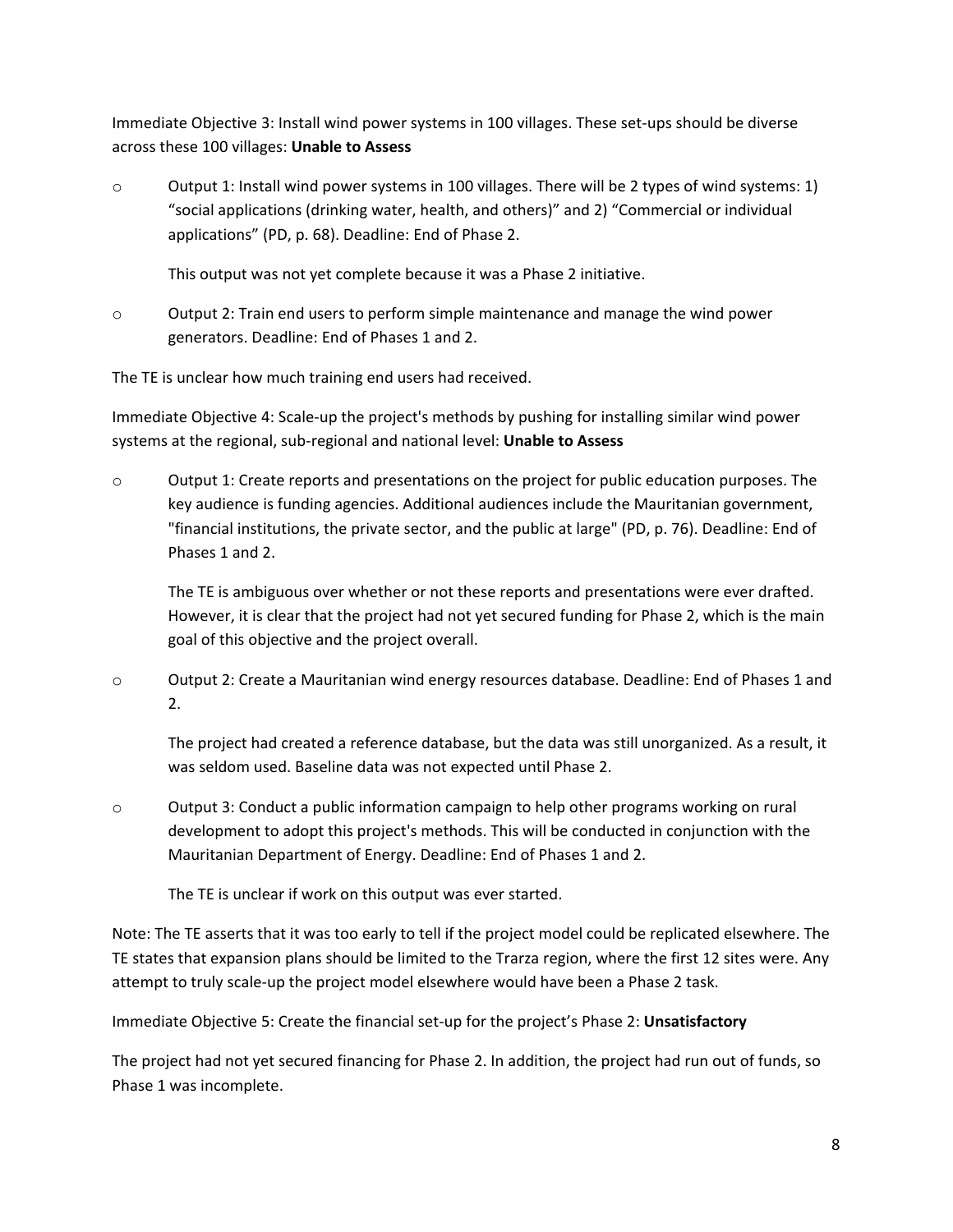Further notes on project effectives:

The TE claims the project resulted in "the near total replacement of petroleum (candles, oil, gas) by a form of energy without impact is confirmed and meets the objective" (TE, p. 19). However, no actual numbers are given to quantify the scale of this replacement In addition, there is no mention of any quantifiable or anecdotal negative environmental effects the prior use of these petroleum products had on the local environment. As a result, we have no baseline for judging the improvement to the local environment by replacing petroleum product use with wind power.

Building off of the framework of a previous project (Alizés-Trarza), project workers in the field appear to have done a good job engaging the local population and getting them to buy into the project. In some cases, villages paid for part of the initial investment. Since the payment plan consists of paying a monthly fee "based on a relatively simple rate structure," (TE, p. 8) user payments are more likely to be made. Additionally, local users agreed to pay for a maintenance contract in advance. These processes allow the local cooperatives to collect quality information on three important metrics that affect the future viability of the project: money collected, customer monitoring and battery performance. However, the reference database created was still disorganized and under-utilized.

The TE does not provide a rating for project efficiency or directly assess project efficiency. However, the TE's description of project management processes and implementation experiences indicate that project efficiency had significant shortcomings, principle among them were long delays execution of some project activities. Efficiency issues are detailed further along the following lines:

#### **Delays:**

In general, the TE does not directly assess efficiency. The biggest efficiency issues addressed in the TE are the multiple delays. The funding dispersed so far was for Phase 1 of a multi-phase project, but Phase 2 had been suspended. The TE did not specify explicitly why Phase 2 had been suspended, but implies that delays were a principle reason. The project's initial phase was already behind schedule. According to the TE, "the project was based from the start on overly optimistic assumptions… [that] did not take into consideration the time required to make a number of decisions" (TE, p. 4). In particular, the bidding process was delayed for 4 months.

#### Financial Issues:

Of particular concern is that Phase 2 had been suspended. The TE recommends that GEF additional financing be provided to enact a Phase 1b. This phase's goal would be to consolidate Phase 1a's gains before starting Phase 2. While there is no indication that the project's funds were mismanaged during Phase 1a, the PD explicitly called for project members to ensure that Phase 2 was financially viable. In practice, the project budget was insufficient to complete Phase 1's expected activities, although the TE does not judge whether or not this was due to the PD having unrealistic expectations or if the Executing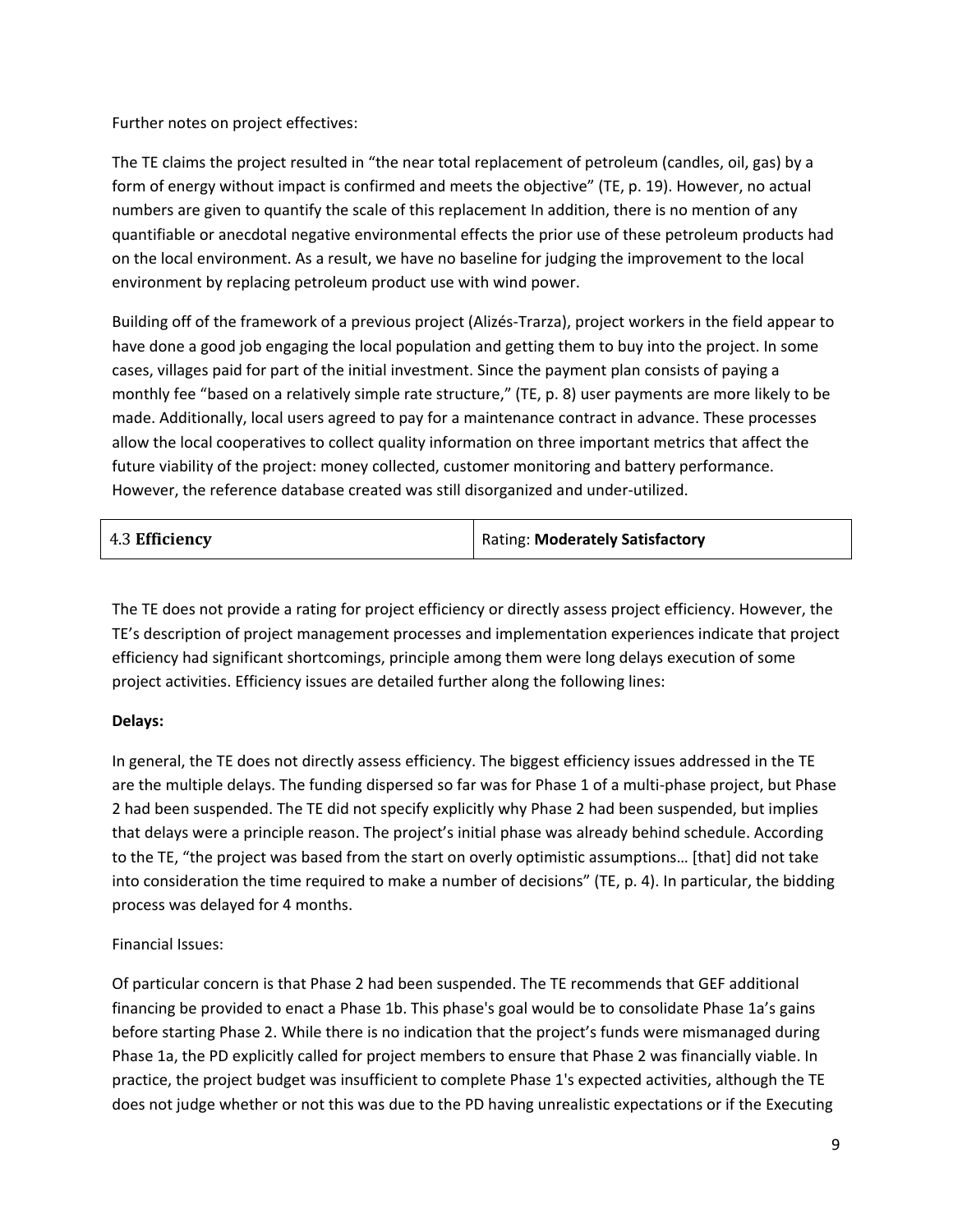Agency did not manage project funding efficiently. [The fact that the project had run out of money during Phase 1 was not explicitly stated in the TE, but was mentioned in a UNDP letter to the GEF dated June 1997.]TE states that the cost/quality ratio for the equipment used seemed good at the time, however it was still too early to determine if purchased equipment would continue to perform as expected over time.

There was a cost overrun of roughly 25% between initial assumed equipment costs (US\$353,000) versus actual equipment costs at that stage (US\$437,000). This is not a direct comparison since the initial plan assumed that the order would be 40 individual systems operating at under 100 W and 15 units generating 1 to 2 KW. The smaller units would cost US\$1,150 each and the larger units would cost US\$19,000 each.

The actual order was for an average of 40 households across 16 villages, with total equipment ordered for 50 households per village. These orders on average broke down as follows: 25 semi-collective 120 W wind-solar units, 13 1 KW systems and 1 2.5 kW system. This included 1 renovation. The TE does not break down the cost of each of these unit types. The TE includes no other information on expenditures during Phase 1a beyond these equipment costs.

The TE does not discuss if there were any communications issues between the GEF, UNDP, GRET, the Mauritanian government and project members in the field.

| 4.4 Sustainability | Rating: Unlikely |
|--------------------|------------------|
|--------------------|------------------|

The project had encountered several roadblocks, including suspension of Phase 2 and an uncertain legal environment. Without undertaking Phase 2, TE states that there was almost no chance that the gains made up until that point would be sustainable. The TE proposed a Phase 1b explicitly to prevent the gains from Phase 1a from being lost.

Risks to the sustainability of project outcomes is further detailed along the following 4 dimensions:

#### Environmental: **Unable to Assess**

The TE does not mention any environmental risks to the project.

#### Financial: **Moderately Unlikely**

The project faces across-the-board energy under-consumption problems combined with local electricity generation problems. This puts the financial sustainability of the project in jeopardy. As the TE states, "no 'profitability' should be expected" (TE, p. 4). According to the TE, the initial market study conducted during the planning stages grossly overestimated household energy/electricity usage. The study also did not take into account that many Mauritanians live a nomadic lifestyle, so there is a seasonal variation component to baseline household energy usage. Even though electrification rates were high, actual daily use was low. For instance, in 4 villages that were studied, actual household use averaged out to less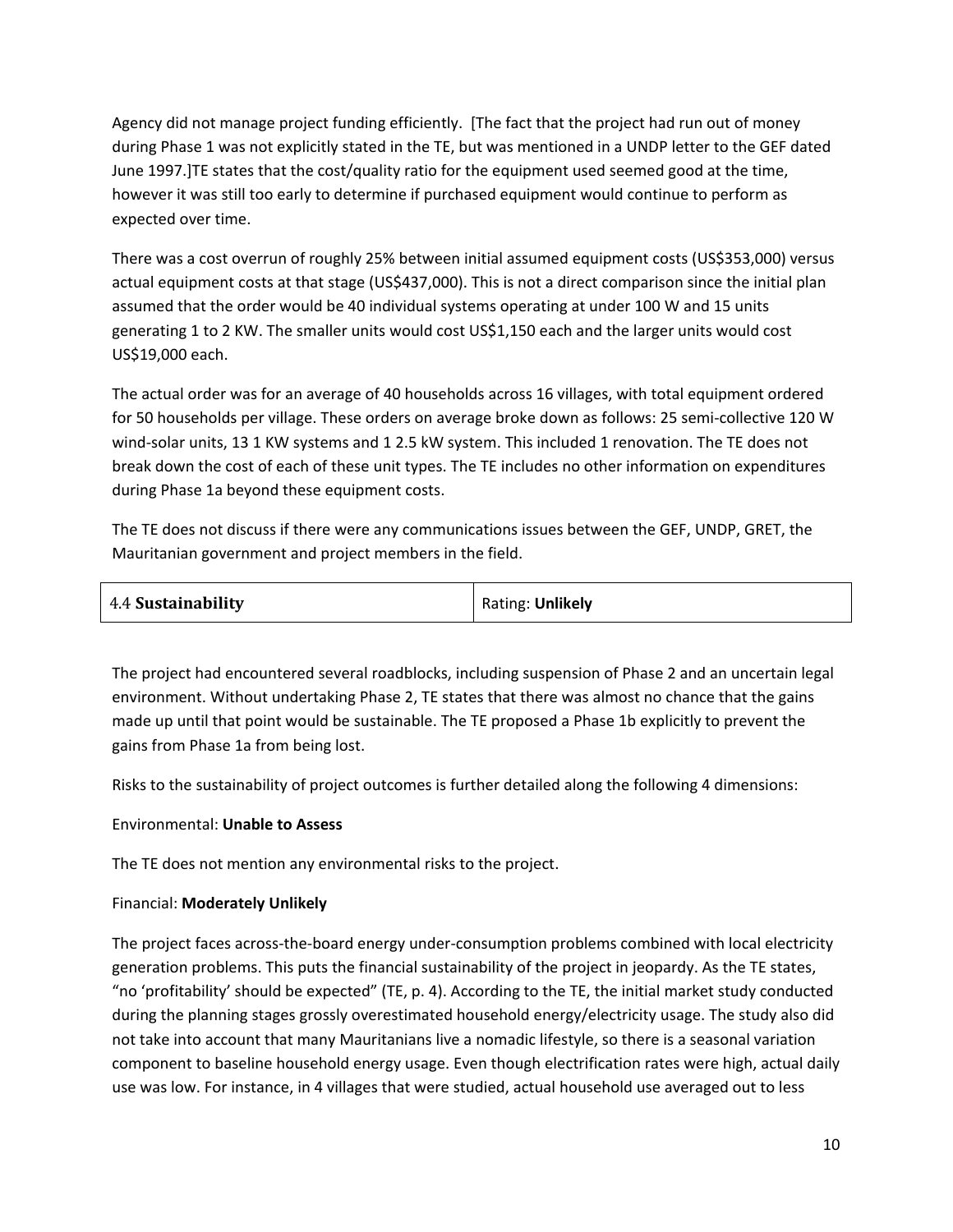than 800 Wh/month, which corresponds to 2.3 hours/day per household. Over one-quarter of participating households used the service under 90 minutes a day. This means that at least some of the projects may not be financially sustainable over the long term.

#### Sociopolitical: **Moderately Unlikely**

The TE states that the project's future required passing a bill that would move the project from the Ministry of Planning to the Ministry of Energy and Hydraulics, which had not yet passed. At the time, cooperatives and cooperative unions were supposed to replace the interim management committees that were overseeing the projects at the local level, but this legislation was required to allow this to happen. As a result, the cooperatives' legal rights and responsibilities were not well defined and the project as a whole was in an uncertain legal space. Without the support unit CELED in place, the Mauritanian government lacked the institutional framework to scale-up the project.

#### Institutional: **Unlikely**

Most of the institutional work was planned to take place during the suspended Phase 2, so most of the institution-building had not yet even started. As stated above, the cooperatives and cooperative unions required legislation to pass that had not yet passed. In addition, the support unit (CELED) had not yet been created. There were not enough project employees in the field to staff CELED. Since the Mauritanian government had planned to use CELED to scale-up the project, CELED would need to come into existence for the project to succeed elsewhere.

### **5. Processes and factors affecting attainment of project outcomes**

5.1 Co-financing. To what extent was the reported co-financing essential to the achievement of GEF objectives? If there was a difference in the level of expected co-financing and actual cofinancing, then what were the reasons for it? Did the extent of materialization of co-financing affect project's outcomes and/or sustainability? If so, in what ways and through what causal linkages?

In the original PD breakdown, GEF/UNDP financing was US\$2,000,000, while Mauritanian government financing was US\$73,552. This was a small portion of the overall budget. The TE does not assess to what degree the level of co-financing at this point had contributed to project outcomes. It should be noted that the Mauritanian's co-financing contribution noted below is noticeably higher than in the PD. The project had not yet secured co-financing for Phase 2.

The total contribution to the investment phase was US\$3,300,000. Donors contributed 66.3 percent of this total (US\$2,187,900), with the Mauritanian government contributing 25 percent (US\$825,000) and project villages 8.7 percent (US\$287,100).

The total project contribution minus technical assistance was US\$4,300,000. Donors contributed 70.6 percent of this total (US\$3,035,800), with the Mauritanian government contributing another 22.9 percent (US\$984,700) and villages contributing 6.4 percent (US\$275,200).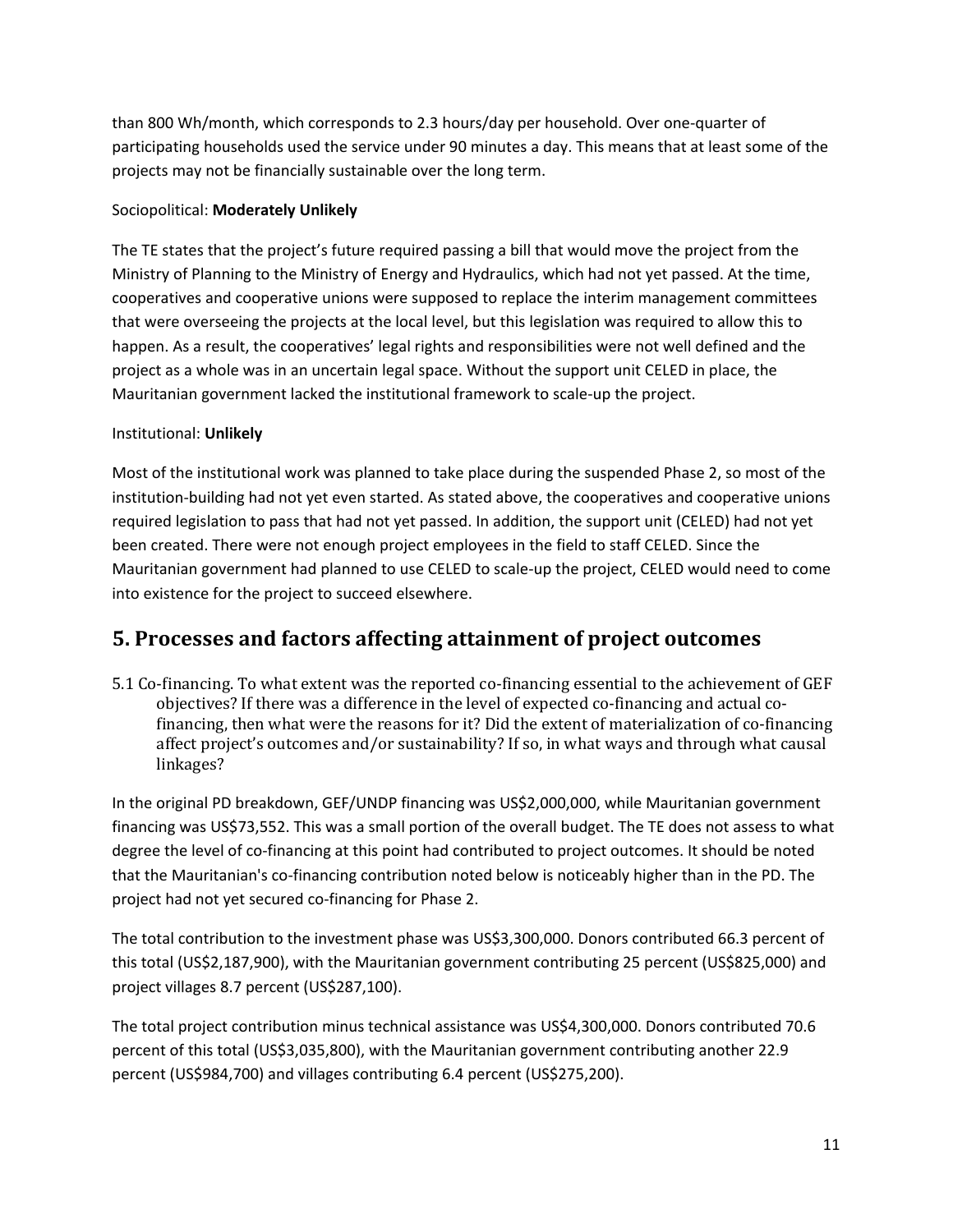5.2 Project extensions and/or delays. If there were delays in project implementation and completion, then what were the reasons for it? Did the delay affect the project's outcomes and/or sustainability? If so, in what ways and through what causal linkages?

As mentioned in section 4.2, the project faced multiple delays, with the longest delay due to the bidding process taking longer than expected. These delays appear to have caused the study of key local issues to be pushed back. As a result, issues like battery maintenance, local mixed energy source generation and local wind generative capacity were not well understood as of the TE's writing. Phase 2 had been suspended, but the TE does not state who made the decision to suspend Phase 2 or explicitly why this decision was made.

5.3 Country ownership. Assess the extent to which country ownership has affected project outcomes and sustainability? Describe the ways in which it affected outcomes and sustainability, highlighting the causal links:

The TE provides insufficient information to assess country ownership, in part due to the project's ambiguous legal standing at the time. While this project built off of the experience of other governmentsupported projects, the project's legal status and framework was still unclear as of the TE. According to the TE, the "legal status of local and federated management, operation and control organizations" was still incomplete (TE, p. 5). Local project leaders were still waiting on legislation to clarify their legal definition as of the TE's writing.

### **6. Assessment of project's Monitoring and Evaluation system**

Ratings are assessed on a six point scale: Highly Satisfactory=no shortcomings in this M&E component; Satisfactory=minor shortcomings in this M&E component; Moderately Satisfactory=moderate shortcomings in this M&E component; Moderately Unsatisfactory=significant shortcomings in this M&E component; Unsatisfactory=major shortcomings in this M&E component; Highly Unsatisfactory=there were no project M&E systems.

Please justify ratings in the space below each box.

| 6.1 M&E Design at entry | Rating: Unsatisfactory |
|-------------------------|------------------------|
|                         |                        |

The TE does not provide a rating on M&E Design at Entry. The following is based on the PD, as well as TE's assessments of some aspects of M&E Design. While the PD does reference an annual Tripartite Review Process involving the Mauritanian government, GEF and UNDP, it does not state what criteria would be used to judge project progress. The clearest quantifiable benchmark was that wind power systems should be installed in 15 to 20 pilot project villages. Besides the total number of pilot project villages, the PD did not provide indicators or clear targets for many of the project outputs and processes.

There was a well-developed reporting schedule through the end of Phase 1 in the PD, but the criteria for these reports was also not yet developed as of the PD's writing. Instead, the PD states that "the organizational structure, features, and schedule of this exercise [the annual project evaluation] will be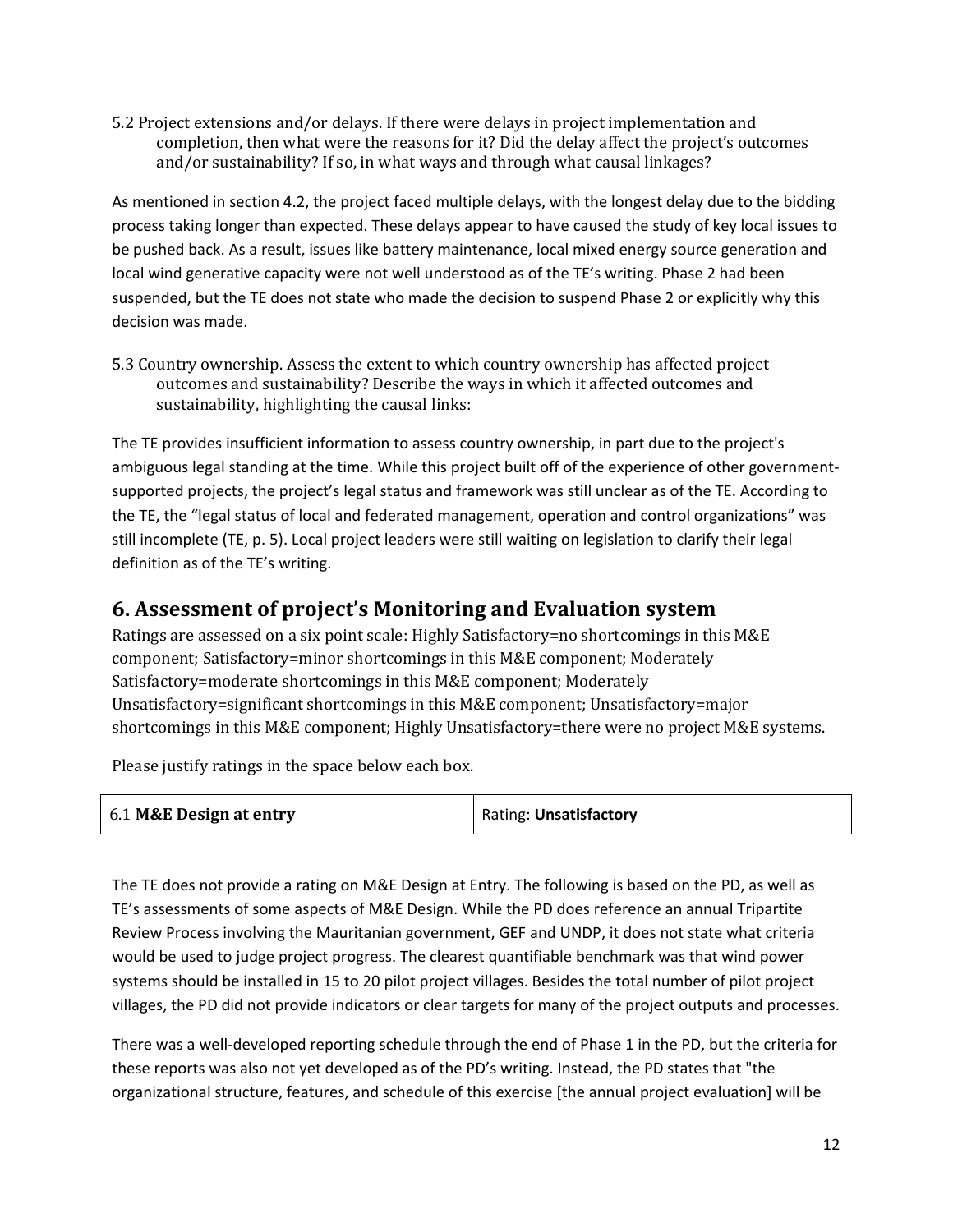determined by UNDP Headquarters after consultations between the parties (Government, UNDP field office and the executing NGO)" (PD, p. 87). This may have influenced the lack of clear benchmarks noted in section 6.2 below. The TE notes that the project resources and budget were smaller than the project's actual M&E needs. The PD lacks a line item for M&E in the project budget. It is unclear if any particular person was tasked with M&E and given clear directions on what to do or what to measure. In addition, the TE authors state that the M&E process needed to operate under clearer indicators. Villages needed better support in order to ensure that they could measure their progress for M&E purposes.

While the TE critiques problems with M&E design, funding and support, it is often unclear on the quality of actual M&E implementation.

### **7. Assessment of project implementation and execution**

Quality of Implementation includes the quality of project design, as well as the quality of supervision and assistance provided by implementing agency(s) to execution agencies throughout project implementation. Quality of Execution covers the effectiveness of the executing agency(s) in performing its roles and responsibilities. In both instances, the focus is upon factors that are largely within the control of the respective implementing and executing agency(s). A six point rating scale is used (Highly Satisfactory to Highly Unsatisfactory), or Unable to Assess.

Please justify ratings in the space below each box.

| 7.1 Quality of Project Implementation | Rating: Unable to Assess |
|---------------------------------------|--------------------------|
|---------------------------------------|--------------------------|

Unrealistic project timelines set in the PD caused the project to be behind schedule. The multiple delays involved in making decisions are cause for concern. These delays led to the project being suspended. The suspension of Phase 2 casts the gains made into doubt. According to the PD, "the inability to execute Phase 2 would therefore result in certain failure for the project" (PD, p. 86). M&E planning and support was also insufficient. The lack of study of local wind generative capacity is also a major oversight.. The TE does not address UNDP's role with regard to the project's financial situation or the quality of its supervision of the executing agency.

The TE does not provide sufficient information to determine if the Steering Committee and the Coordinating Committee provided sufficient and timely guidance. Both committees' actual contributions are vague. According to the TE, "both committees dealt with the same themes, actually with a degree of redundancy" (TE, p. 17). In addition, the Scientific and Technical Expert Council did not appear "to have contributed to the progress of the project as expected in the initial document," (TE, p. 17) though the TE does not elaborate on this point.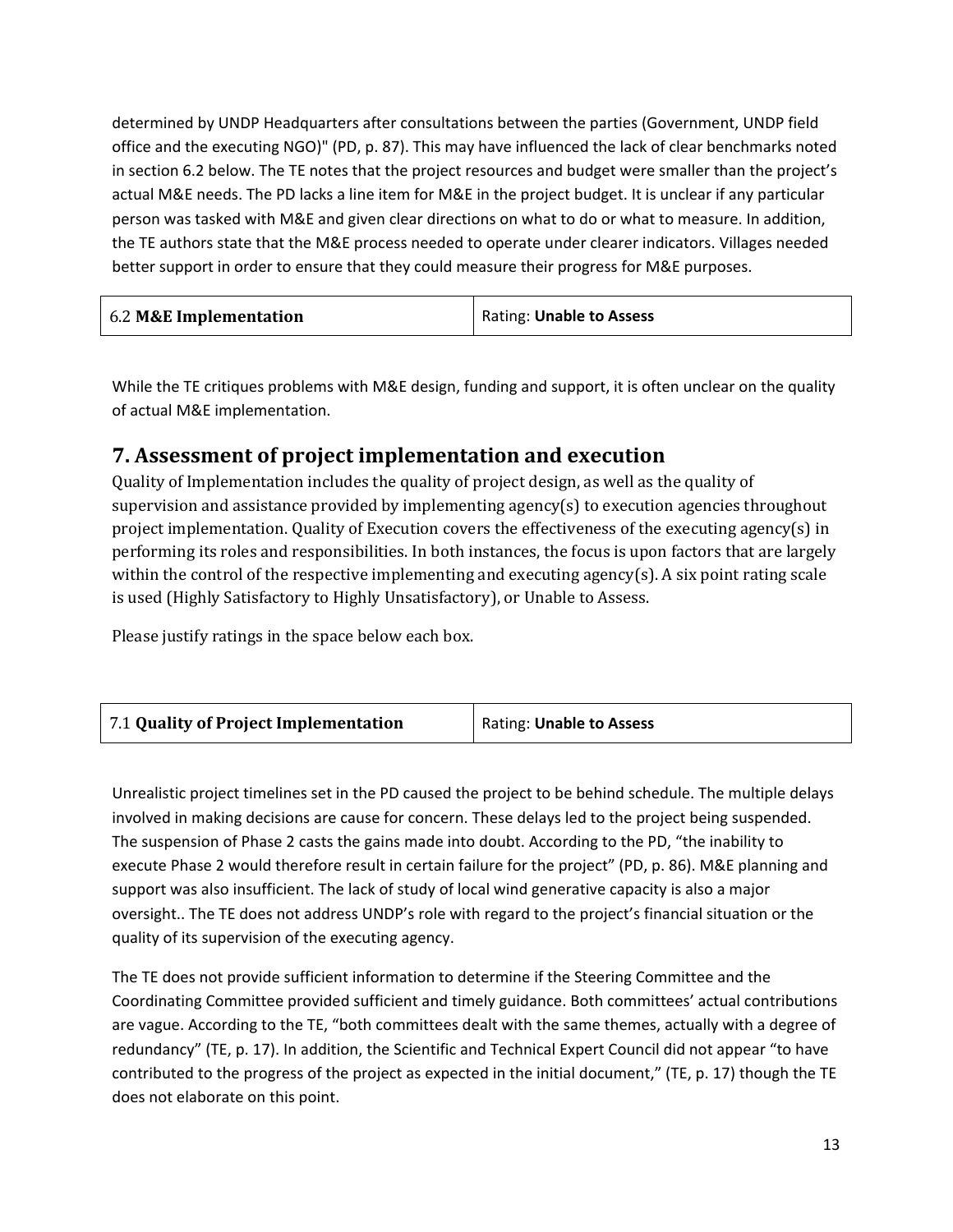While project funding was only provided for Phase 1 of a multi-phase project at this point, many of the goals in the PD were not originally scheduled to be met until Phase 2. Since Phase 2 was suspended, none of the Phase 2 planned actions occurred. The TE is vague at times on which of the objectives mentioned in the PD were even attempted. Many of the outputs scheduled for the end of Phase 1 were training initatives. While the PD called for a number of training initiatives to build up local capacity, it is unclear how many of these ever actually took place. The TE also does not address if reports and presentations to inform potential financiers were ever drafted. No plans or mechanism to scale-up the project beyond a few surrounding villages was ever put in place. The project never got around to making Phase 2 financially viable, in part because finishing Phase 1 was not financially viable either.

## **8. Assessment of Project Impacts**

*Note - In instances where information on any impact related topic is not provided in the terminal evaluations, the reviewer should indicate below that this is indeed the case. When providing information on topics related to impact, please cite the page number of the terminal evaluation from where the information is sourced.*

8.1 Environmental Change. Describe the changes in environmental stress and environmental status that occurred by the end of the project. Include both quantitative and qualitative changes documented, sources of information for these changes, and how project activities contributed to or hindered these changes. Also include how contextual factors have contributed to or hindered these changes.

The TE states that "the near total replacement of petroleum (candles, oil, gas) by a form of energy without impact is confirmed and meets the objective" (TE, p. 19). However, no assessment of the extent to which GHG emissions were reduced as a result of project activities is provided in the TE. In addition, there is no mention of any potentially negative environmental effects the prior use of these petroleum products had on the local environment. As a result, we also have no baseline for judging the improvement to the local environment by replacing petroleum product use with wind power.

8.2 Socioeconomic change. Describe any changes in human well-being (income, education, health, community relationships, etc.) that occurred by the end of the project. Include both quantitative and qualitative changes documented, sources of information for these changes, and how project activities contributed to or hindered these changes. Also include how contextual factors have contributed to or hindered these changes.The TE does not assess the socioeconomic change that did or did not occur due to the project.

8.3 Capacity and governance changes. Describe notable changes in capacities and governance that can lead to large-scale action (both mass and legislative) bringing about positive environmental change. "Capacities" include awareness, knowledge, skills, infrastructure, and environmental monitoring systems, among others. "Governance" refers to decision-making processes, structures and systems, including access to and use of information, and thus would include laws, administrative bodies, trust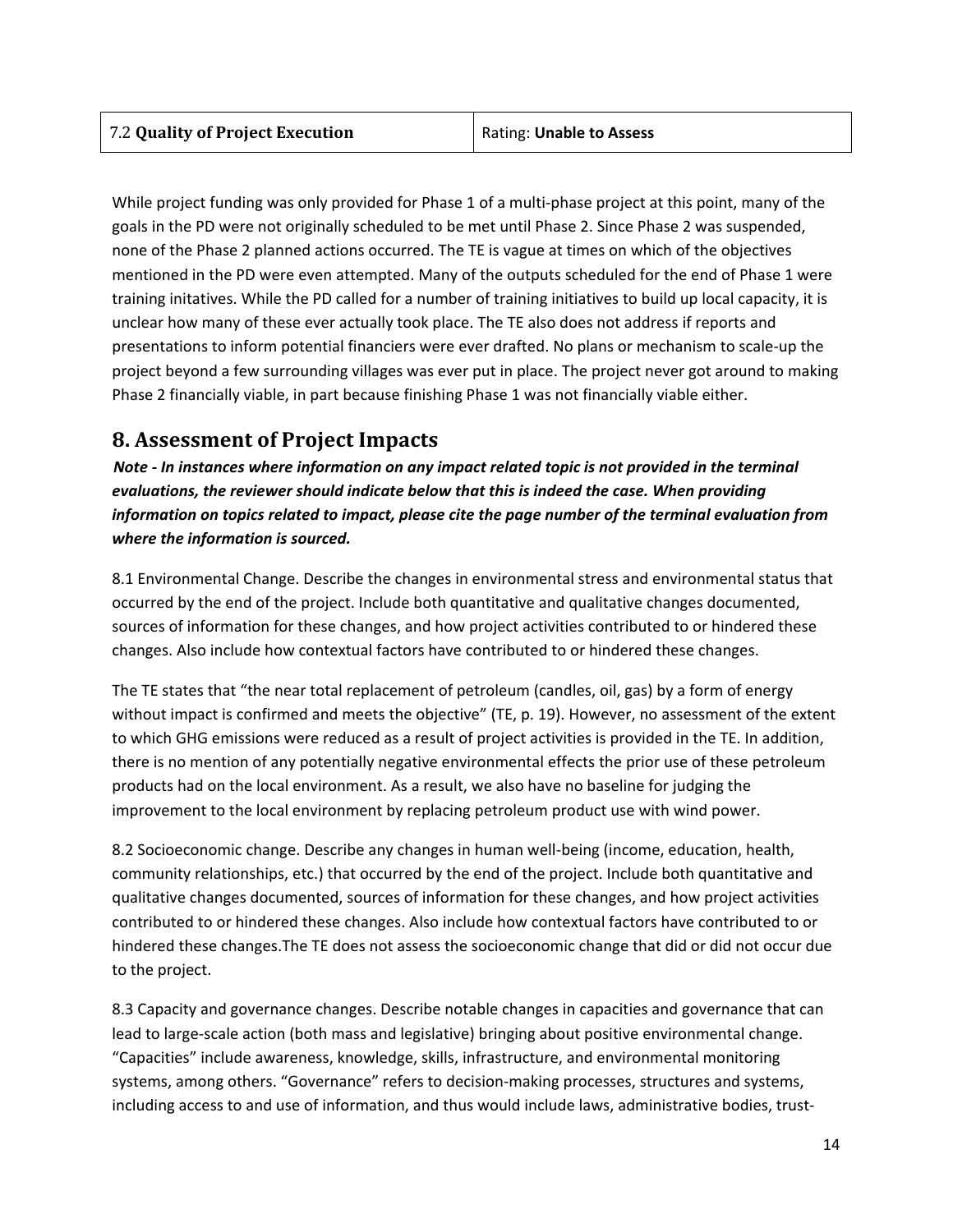building and conflict resolution processes, information-sharing systems, etc. Indicate how project activities contributed to/ hindered these changes, as well as how contextual factors have influenced these changes.

#### a) Capacities

The quality of service operation and maintenance was unknown as of writing the TE. The TE also makes the point that further skills training would be required to improve the skills of staff involved in the sites' operation and maintenance (TE, pp. 16-17). The TE does not assess many of the training programs called for in the PD, so it is often unclear of the project's effect on local capacity.

#### b) Governance

At the time the TE was written, interim management committees oversaw the projects in the field. The plan was for cooperatives and cooperative unions to take over the site management. However, this would require passing a bill transferring the projects from the Ministry of Planning to the Ministry of Energy and Hydraulics, which had not yet passed. As a result, the cooperatives' legal rights and responsibilities were not well defined and the project as a whole was in an uncertain legal space (TE, p. 9).

8.4 Unintended impacts. Describe any impacts not targeted by the project, whether positive or negative, affecting either ecological or social aspects. Indicate the factors that contributed to these unintended impacts occurring. TE does not mention any unintended impacts that occurred as a result of this project.

8.5 Adoption of GEF initiatives at scale. Identify any initiatives (e.g. technologies, approaches, financing instruments, implementing bodies, legal frameworks, information systems) that have been mainstreamed, replicated and/or scaled up by government and other stakeholders by project end. Include the extent to which this broader adoption has taken place, e.g. if plans and resources have been established but no actual adoption has taken place, or if market change and large-scale environmental benefits have begun to occur. Indicate how project activities and other contextual factors contributed to these taking place. If broader adoption has not taken place as expected, indicate which factors (both project-related and contextual) have hindered this from happening.

No mention is made in the TE of GEF's role beyond financing.

### **9. Lessons and recommendations**

- 9.1 Briefly describe the key lessons, good practices, or approaches mentioned in the terminal evaluation report that could have application for other GEF projects.
	- Local engagement: Throughout the report the authors mention that engaging local communities early on and continuously throughout the process is required to build and maintain local support. Project managers have to be flexible responding to local needs and conditions. The TE cites working through the NGO GRET helped make local engagement effective. They helped create local management systems that were expected to eventually lead local cooperatives.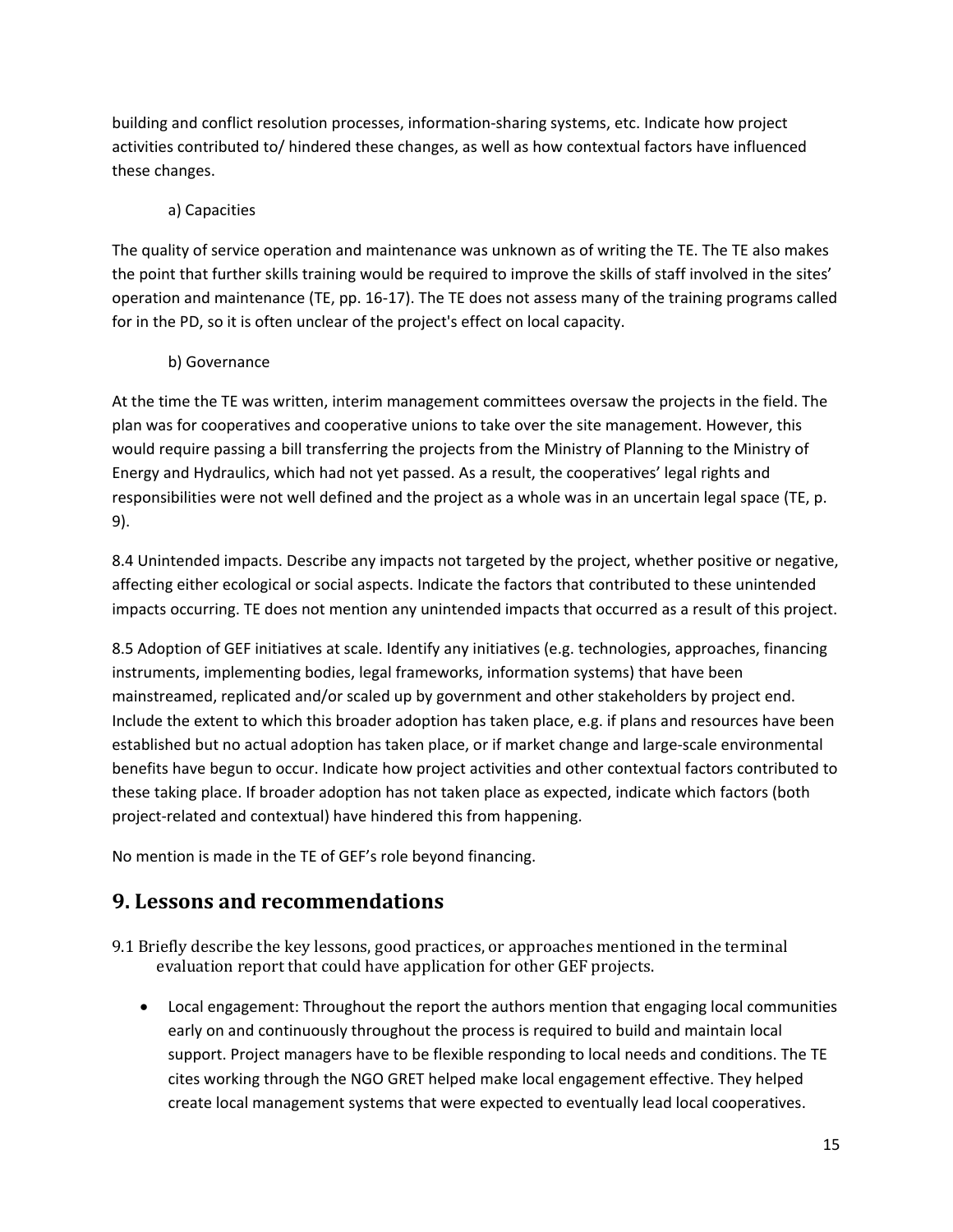(This approach built on GRET's experience with the local Alizés-Trarza project.) Through this process, participating villages agreed to three main points:

- 1) Villages would contribute to the initial investment.
- 2) Participants would pay a monthly fee. The fee would have a simple rate structure to make it easy to understand and raise actual payment rates.
- 3) Participants paid for a maintenance contract ahead of time.
- Records and Data: The record keeping and accounting system in the villages is both simple and effective, which can help ensure that an effective local knowledge base can be built. The data collected is on "cash, customer monitoring and battery monitoring." In addition, project members are also putting together a technical reference database that includes information on local wind conditions are project sites. However, the TE authors note this latter data is rarely used and is still relatively unorganized. Project members were aiming to ensure "baseline data [would be] available on the entire technological approach" (TE, p. 8) as the project entered Phase 2.
- Gradual Approach: In addition, the TE authors also promote a gradual approach to reaching high levels of electrification and participation in project villages. Local stakeholders believed that this would help create a local norm for electrification that would be more effective than rapid expansion of service to every member of each project village.

9.2 Briefly describe the recommendations given in the terminal evaluation.

It is unclear from the TE if Phase 2 of the project was ever undertaken. With that said, the TE authors made the following recommendations:

- For Phase 1 to be truly complete, a more robust M&E system and support structure would need to be implemented. The TE authors recommend hiring an executive who could split their time between M&E and community outreach. Clear metrics and indicators would have to be chosen to be monitored. Villages would have to receive the proper technical support to be able to track and provide data on these indicators. The authors also suggest setting up a regular schedule of monitoring meetings with each local project partner to review progress. These meetings would be scheduled for every two to three months, which would allow for timely responses to facts on the ground. The authors suggested that the Caisse française de développement as a potential M&E partner during Phase 2.
- The TE authors felt that it was unclear and too early to tell if the project could be replicated elsewhere. However, they asserted that the project needed to be moderately scaled up. Expanding the project to serve 6,750 households/about 100 to 135 villages would help to "secure a balance of the structure being currently established," (TE, p. 20) though it is unclear what the authors meant by this.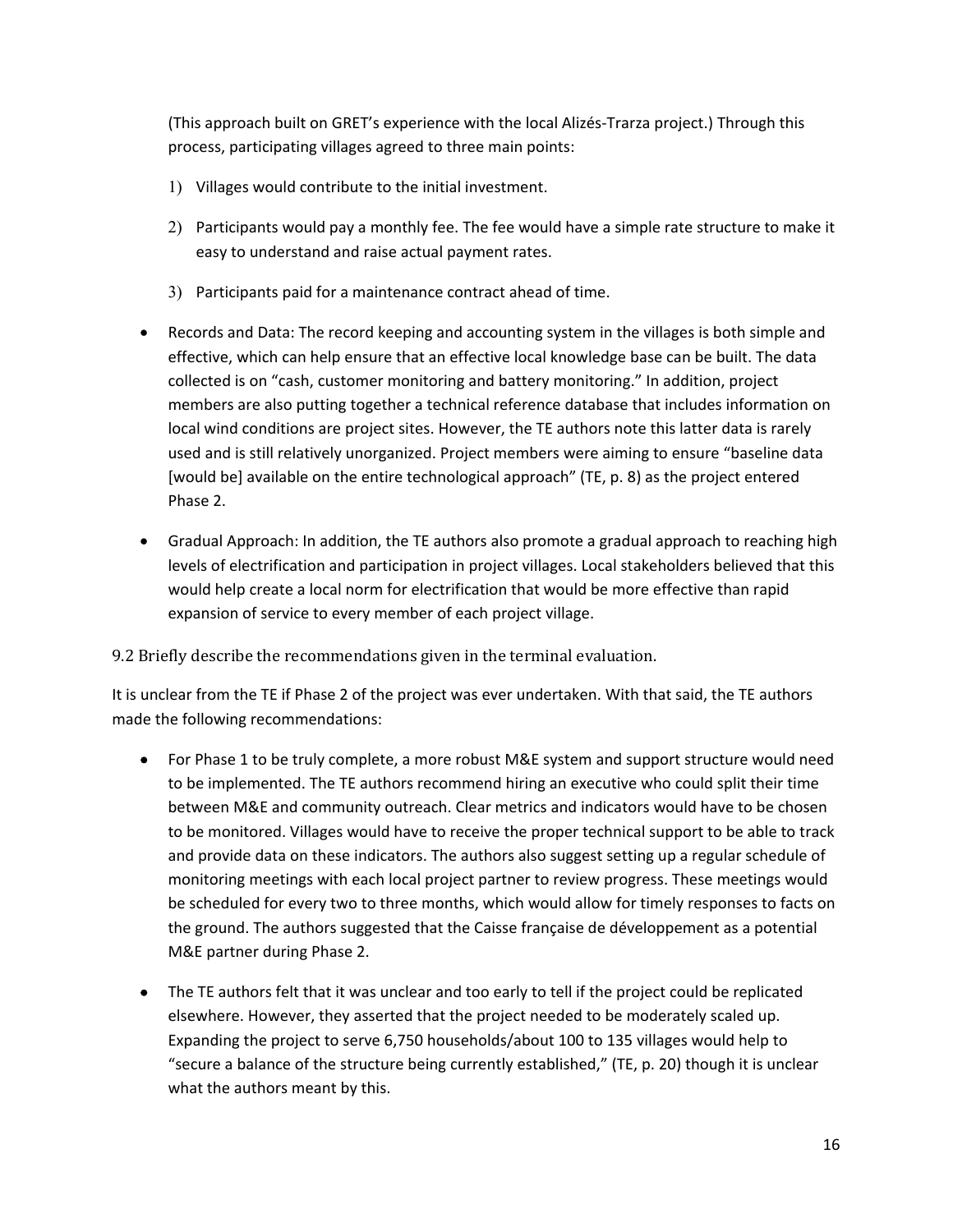- Project expansion should be limited to the Trarza region during Phase 2. Pilot sites could be used to test the feasibility of moving beyond Trarza when Phase 2 was nearing completion.
- The authors mention that "the concept of a rural electrification fund was favorably received" (TE, p. 21). However, they are unclear who looked favorably on such a fund. The TE authors believe such a fund could initially receive funding through the government appropriations process. It later could be financed through the energy sector's share of the Development Support Fund. However, it is unclear whether or not these government institutions showed any interest in participating.
- Pursuing bank lending would be premature, in part because "rural banks do not show any interest in rural communities." However, a lending mechanism could later finance equipment replacement as long as the union of cooperatives practiced "good management techniques" (TE, p. 22).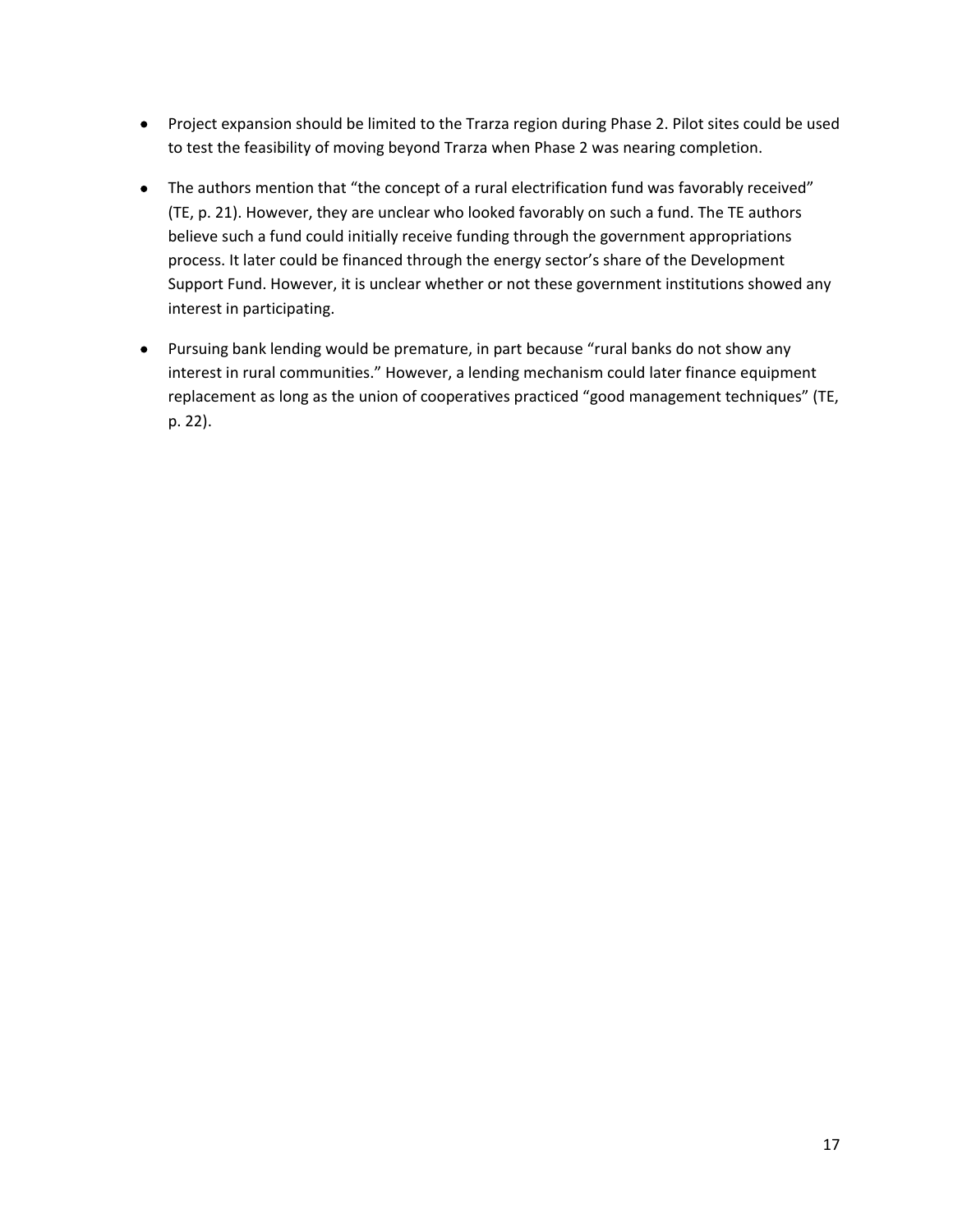## **10. Quality of the Terminal Evaluation Report**

A six point rating scale is used for each sub-criteria and overall rating of the terminal evaluation report (Highly Satisfactory to Highly Unsatisfactory)

| Criteria                                                                                                                                                | <b>GEF EO comments</b>                                                                                                                                                                                                                                                                                                                                                                                                                                                                                                                                                                                                                                                                                                                                                                                                                                 | Rating    |
|---------------------------------------------------------------------------------------------------------------------------------------------------------|--------------------------------------------------------------------------------------------------------------------------------------------------------------------------------------------------------------------------------------------------------------------------------------------------------------------------------------------------------------------------------------------------------------------------------------------------------------------------------------------------------------------------------------------------------------------------------------------------------------------------------------------------------------------------------------------------------------------------------------------------------------------------------------------------------------------------------------------------------|-----------|
| To what extent does the report<br>contain an assessment of relevant<br>outcomes and impacts of the<br>project and the achievement of the<br>objectives? | Several of the PD's Immediate Objectives were not met.<br>However, the TE does not systematically address these<br>objectives.                                                                                                                                                                                                                                                                                                                                                                                                                                                                                                                                                                                                                                                                                                                         | U         |
| To what extent is the report<br>internally consistent, the evidence<br>presented complete and convincing,<br>and ratings well substantiated?            | The TE does not provide ratings on individual outputs<br>because this was not a GEF requirement at the time.<br>However, the TE is often internally inconsistent when<br>assessing the projects outputs. The report is also<br>inconsistent at times over whether the project is financially<br>sustainable. The TE is often contradictory over whether the<br>individual wind power installations collected enough in<br>revenue to remain viable. The fact that Phase 2 was<br>suspended is buried towards the end of the TE, which<br>brings the numerous sections discussing the future into<br>question. The suspension of Phase 2 should have been<br>addressed directly to make it clear why this decision was<br>made. With this said, the report is consistent that Phase 1<br>saw numerous delays due to an unrealistic planning<br>process. | <b>MU</b> |
| To what extent does the report<br>properly assess project<br>sustainability and/or project exit<br>strategy?                                            | TE does not discuss the project's exit strategy is discussed.<br>While the TE does address financial sustainability, these<br>parts of the report are often inconsistent and make no<br>direct quantifiable relation reference to the local economy.<br>The TE does not address any environmental risks that could<br>affect project sustainability.                                                                                                                                                                                                                                                                                                                                                                                                                                                                                                   | <b>MU</b> |
| To what extent are the lessons<br>learned supported by the evidence<br>presented and are they<br>comprehensive?                                         | The authors are consistent that better planning (setting<br>more realistic timelines) and better M&E support are<br>required for such a project to succeed. While the authors<br>assert that GRET successfully engaged local communities,<br>which is possibly supported by the high electrification rates,<br>the evidence as presented is underwhelming and based<br>largely on assertion. The TE was written with the<br>assumption Phase 2 would come to pass, but it is not clear<br>this ever occurred.                                                                                                                                                                                                                                                                                                                                          | <b>MU</b> |
| Does the report include the actual<br>project costs (total and per activity)<br>and actual co-financing used?                                           | The TE does not include a table of actual project costs<br>during Phase 1. The PD included tables breaking down<br>projected costs into line items, but actual spending during<br>Phase 1 is not broken down into line items sufficiently in<br>the TE. Equipment costs are mentioned in the body of the<br>report, but actual money spent on human resources is<br>never directly addressed. Projected costs for Phase 1b are                                                                                                                                                                                                                                                                                                                                                                                                                         | <b>MS</b> |